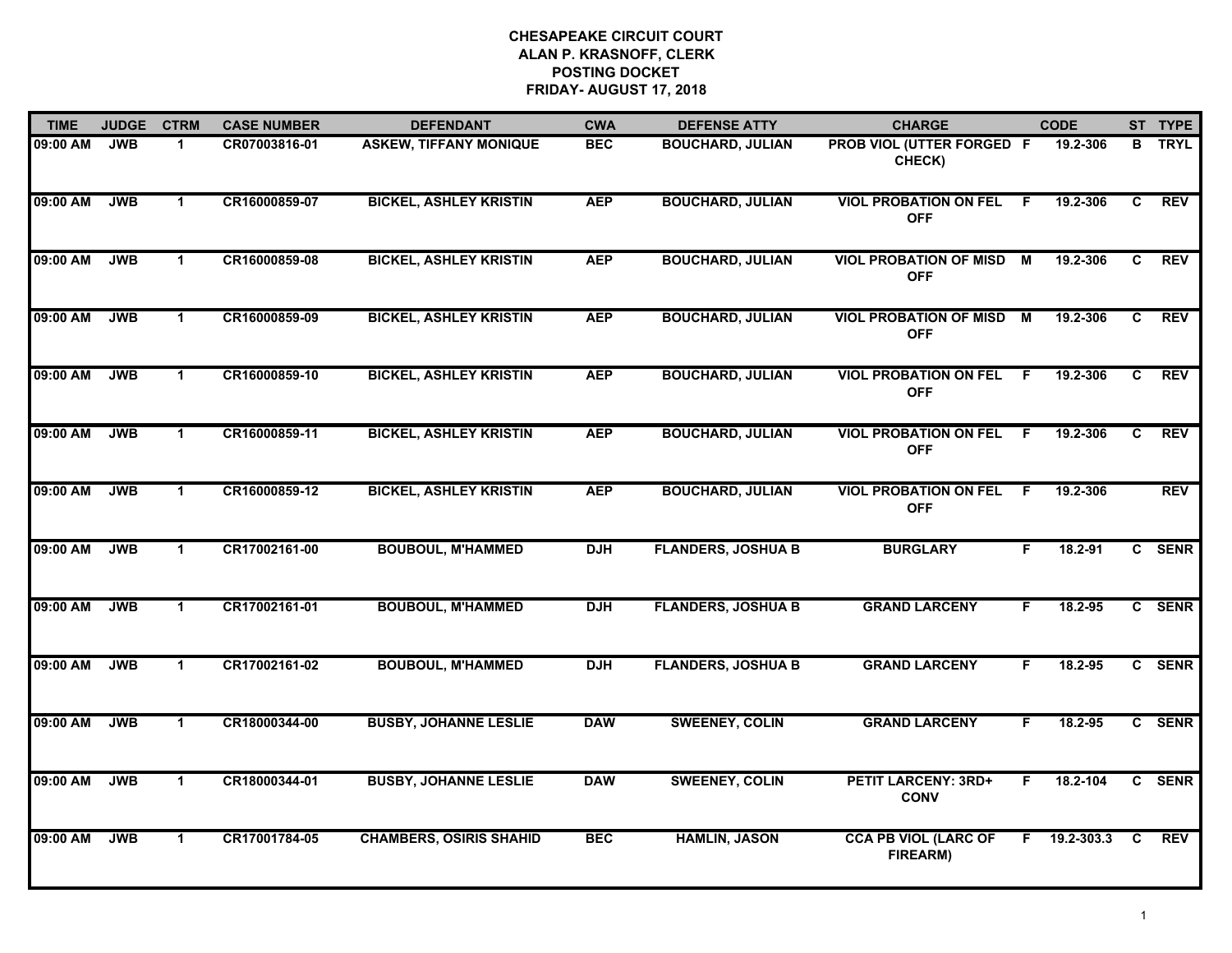| <b>TIME</b> | <b>JUDGE</b> | <b>CTRM</b>  | <b>CASE NUMBER</b> | <b>DEFENDANT</b>                | <b>CWA</b> | <b>DEFENSE ATTY</b>      | <b>CHARGE</b>                                     |                | <b>CODE</b>  |                | ST TYPE       |
|-------------|--------------|--------------|--------------------|---------------------------------|------------|--------------------------|---------------------------------------------------|----------------|--------------|----------------|---------------|
| 09:00 AM    | <b>JWB</b>   | 1.           | CR17001784-06      | <b>CHAMBERS, OSIRIS SHAHID</b>  | <b>BEC</b> | <b>HAMLIN, JASON</b>     | <b>CCA PB VIOL (PETIT</b><br><b>LARCENY)</b>      |                | M 19.2-303.3 | C              | <b>REV</b>    |
| 09:00 AM    | <b>JWB</b>   | $\mathbf{1}$ | CR17001784-07      | <b>CHAMBERS, OSIRIS SHAHID</b>  | <b>BEC</b> | <b>HAMLIN, JASON</b>     | CCA PB VIOL (OBT MON FAL M 19.2-303.3<br>PRET)    |                |              | C              | <b>REV</b>    |
| 09:00 AM    | <b>JWB</b>   | $\mathbf 1$  | CR17001784-08      | <b>CHAMBERS, OSIRIS SHAHID</b>  | <b>BEC</b> | <b>HAMLIN, JASON</b>     | CCA PBVIOL(ENTR VEH COM M 19.2-303.3<br>CRIME)    |                |              | <b>C</b>       | <b>REV</b>    |
| 09:00 AM    | <b>JWB</b>   | 1            | CR17001784-09      | <b>CHAMBERS, OSIRIS SHAHID</b>  | <b>BEC</b> | <b>HAMLIN, JASON</b>     | <b>CCA PB VIOL (CONCEALED M</b><br><b>WEAPON)</b> |                | 19.2-303.3   | C              | <b>REV</b>    |
| 09:00 AM    | <b>JWB</b>   | $\mathbf{1}$ | CR12001197-00      | <b>CHEVALIER, JUSTIN PAUL</b>   | <b>WHC</b> | <b>HARDT, PATRICIA A</b> | <b>UNLAWFUL WOUNDING</b>                          | F.             | $18.2 - 51$  | B              | <b>RE</b>     |
| 09:00 AM    | <b>JWB</b>   | $\mathbf{1}$ | CR18000924-00      | <b>CLAY, KRYSTAL SHANNON</b>    | <b>DAW</b> | <b>SEBOK, ANDREW</b>     | <b>OBTAIN MONEY FALSE</b><br><b>PRETENSE</b>      | F.             | 18.2-178     |                | <b>B</b> PLEA |
| 09:00 AM    | <b>JWB</b>   | $\mathbf 1$  | CR18000924-01      | <b>CLAY, KRYSTAL SHANNON</b>    | <b>DAW</b> | <b>SEBOK, ANDREW</b>     | <b>FORGERY</b>                                    | F.             | 18.2-172     |                | <b>B</b> PLEA |
| 09:00 AM    | <b>JWB</b>   | $\mathbf 1$  | CR18000924-02      | <b>CLAY, KRYSTAL SHANNON</b>    | <b>DAW</b> | <b>SEBOK, ANDREW</b>     | <b>UTTERING</b>                                   | F.             | 18.2-172     |                | <b>B</b> PLEA |
| 09:00 AM    | <b>JWB</b>   | $\mathbf{1}$ | CR17001009-00      | <b>CUNNINGHAM, CALVIN WAYNE</b> | <b>PLS</b> | Jones, David L.          | <b>GRAND LARCENY</b>                              | F.             | 18.2-95      |                | C SENR        |
| 09:00 AM    | <b>JWB</b>   | $\mathbf{1}$ | CR17001009-02      | <b>CUNNINGHAM, CALVIN WAYNE</b> | <b>PLS</b> | Jones, David L.          | <b>CONTEMPT - FTA SENR</b>                        | M              | 18.2-456     | C              | <b>CAP</b>    |
| 09:00 AM    | <b>JWB</b>   | $\mathbf{1}$ | CR16001238-07      | <b>DOXEY, WILLIAM KEITH; JR</b> | <b>AEP</b> | <b>GARRETT, JAMES D</b>  | <b>VIOL PROBATION OF MISD M</b><br><b>OFF</b>     |                | 19.2-306     | $\overline{c}$ | <b>REV</b>    |
| 09:00 AM    | <b>JWB</b>   | $\mathbf{1}$ | CR16001238-08      | <b>DOXEY, WILLIAM KEITH; JR</b> | <b>AEP</b> | <b>GARRETT, JAMES D</b>  | <b>VIOL PROBATION OF MISD</b><br><b>OFF</b>       | $\overline{M}$ | 19.2-306     | $\overline{B}$ | <b>REV</b>    |
| 09:00 AM    | <b>JWB</b>   | $\mathbf 1$  | CR16001238-09      | <b>DOXEY, WILLIAM KEITH; JR</b> | <b>AEP</b> | <b>GARRETT, JAMES D</b>  | <b>VIOL PROBATION OF MISD</b><br><b>OFF</b>       | M              | 19.2-306     | C              | <b>REV</b>    |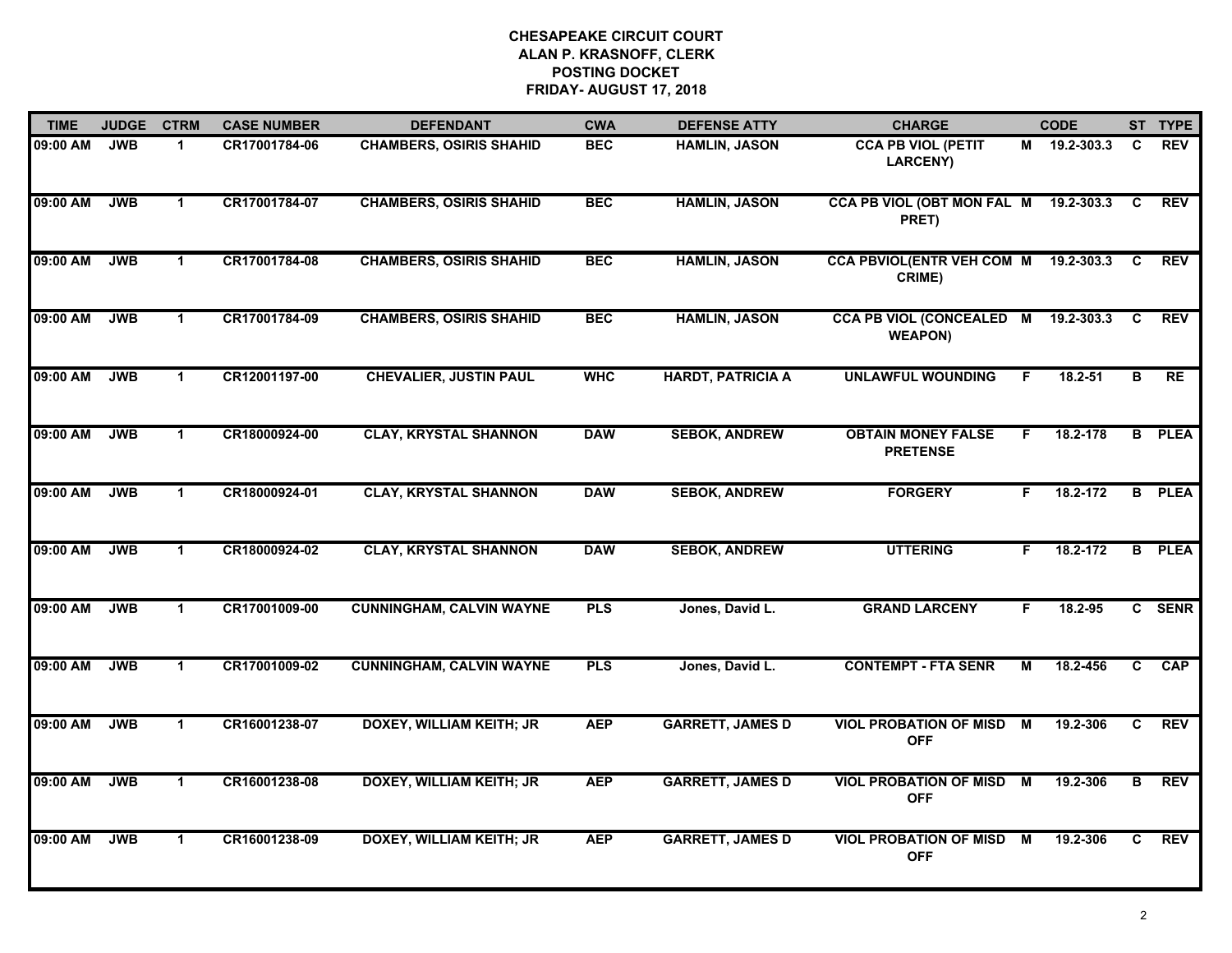| <b>TIME</b> | <b>JUDGE</b> | <b>CTRM</b>          | <b>CASE NUMBER</b> | <b>DEFENDANT</b>                        | <b>CWA</b> | <b>DEFENSE ATTY</b>      | <b>CHARGE</b>                                  |    | <b>CODE</b> |                         | ST TYPE         |
|-------------|--------------|----------------------|--------------------|-----------------------------------------|------------|--------------------------|------------------------------------------------|----|-------------|-------------------------|-----------------|
| 09:00 AM    | <b>JWB</b>   | 1                    | CR17001345-00      | HATHAWAY, KURTISTINE<br><b>BECHELLE</b> | <b>JAF</b> | <b>DAWSON, SW</b>        | <b>POSSESS COCAINE</b>                         | F. | 18.2-250    |                         | C BOND          |
| 09:00 AM    | <b>JWB</b>   | $\mathbf 1$          | CR13002096-02      | <b>HODGES, TYRONE DEMETRICE</b>         | <b>BEC</b> | <b>BOUCHARD, JULIAN</b>  | <b>VIOL PROBATION ON FEL</b><br><b>OFF</b>     | -F | 19.2-306    | C                       | <b>REV</b>      |
| 09:00 AM    | <b>JWB</b>   | $\mathbf 1$          | CR18000129-00      | JOHNSON-SAUNDERS, DANYELLE              | <b>BW</b>  | <b>KOZAK, WARREN D</b>   | <b>GRAND LARCENY</b>                           | F. | 18.2-103    |                         | <b>B</b> SENR   |
| 09:00 AM    | <b>JWB</b>   | $\mathbf 1$          | CR12000626-04      | <b>JONES, STEPHEN LAMONT</b>            | <b>KJB</b> | <b>TAYLOR, MATTHEW T</b> | <b>PROB VIOL (UTTER FORGE F</b><br>CHK)        |    | 19.2-306    | C.                      | <b>REV</b>      |
| 09:00 AM    | <b>JWB</b>   | $\mathbf 1$          | CR17001733-00      | <b>LOVE, KELLY LYNN</b>                 | <b>ASA</b> | <b>LEEMAN, RANDALL</b>   | <b>POSSESS</b><br><b>METHAMPHETAMINE</b>       | F. | 18.2-250    | C                       | <b>DD</b>       |
| 09:00 AM    | <b>JWB</b>   | $\mathbf 1$          | CR17001733-00      | LOVE, KELLY LYNN                        | <b>ASA</b> | <b>LEEMAN, RANDALL</b>   | <b>POSSESS</b><br><b>METHAMPHETAMINE</b>       | F. | 18.2-250    | C                       | <b>CC</b>       |
| 09:00 AM    | <b>JWB</b>   | $\mathbf{1}$         | CR17001733-01      | <b>LOVE, KELLY LYNN</b>                 | <b>ASA</b> | <b>LEEMAN, RANDALL L</b> | <b>POSSESS MARIJUANA</b>                       | М  | 18.2-250.1  | C                       | $\overline{DD}$ |
| 09:00 AM    | <b>JWB</b>   | $\mathbf{1}$         | CR17001733-01      | LOVE, KELLY LYNN                        | <b>ASA</b> | <b>LEEMAN, RANDALL L</b> | <b>POSSESS MARIJUANA</b>                       | M  | 18.2-250.1  | $\overline{\mathbf{c}}$ | $\overline{cc}$ |
| 09:00 AM    | <b>JWB</b>   | $\mathbf 1$          | CR10003035-08      | <b>MASSIMINO, EILEEN MARIE</b>          | <b>JAF</b> | <b>ALOUPAS, CARMELOU</b> | <b>PROB VIOL (GRAND</b><br><b>LARCENY)</b>     | F. | 19.2-306    | в                       | <b>REV</b>      |
| 09:00 AM    | <b>JWB</b>   | $\mathbf 1$          | CR10003035-09      | <b>MASSIMINO, EILEEN MARIE</b>          | <b>JAF</b> | <b>ALOUPAS, CARMELOU</b> | PROB VIOL(LARC W/ INT TO F<br>SELL)            |    | 19.2-306    | в                       | <b>REV</b>      |
| 09:00 AM    | <b>JWB</b>   | 1                    | CR10003035-10      | <b>MASSIMINO, EILEEN MARIE</b>          | <b>JAF</b> | <b>ALOUPAS, CARMELOU</b> | <b>PROB VIOL (GRAND</b><br><b>LARCENY)</b>     | F. | 19.2-306    | в                       | <b>REV</b>      |
| 09:00 AM    | <b>JWB</b>   | $\blacktriangleleft$ | CR10003035-11      | <b>MASSIMINO, EILEEN MARIE</b>          | <b>JAF</b> | ALOUPAS, CARMELOU        | PROB VIOL(LARC W/ INT TO F<br>SELL)            |    | 19.2-306    | в                       | <b>REV</b>      |
| 09:00 AM    | <b>JWB</b>   | $\mathbf{1}$         | CR17000325-01      | <b>MAYO, JESSICA RACHEL</b>             | <b>DJH</b> | <b>PLUMLEE, C ERIC</b>   | <b>OBTAIN PRESCRIP BY</b><br><b>FRAUD/ETC.</b> | F. | 18.2-258.1  | $\overline{\mathbf{B}}$ | $\overline{DD}$ |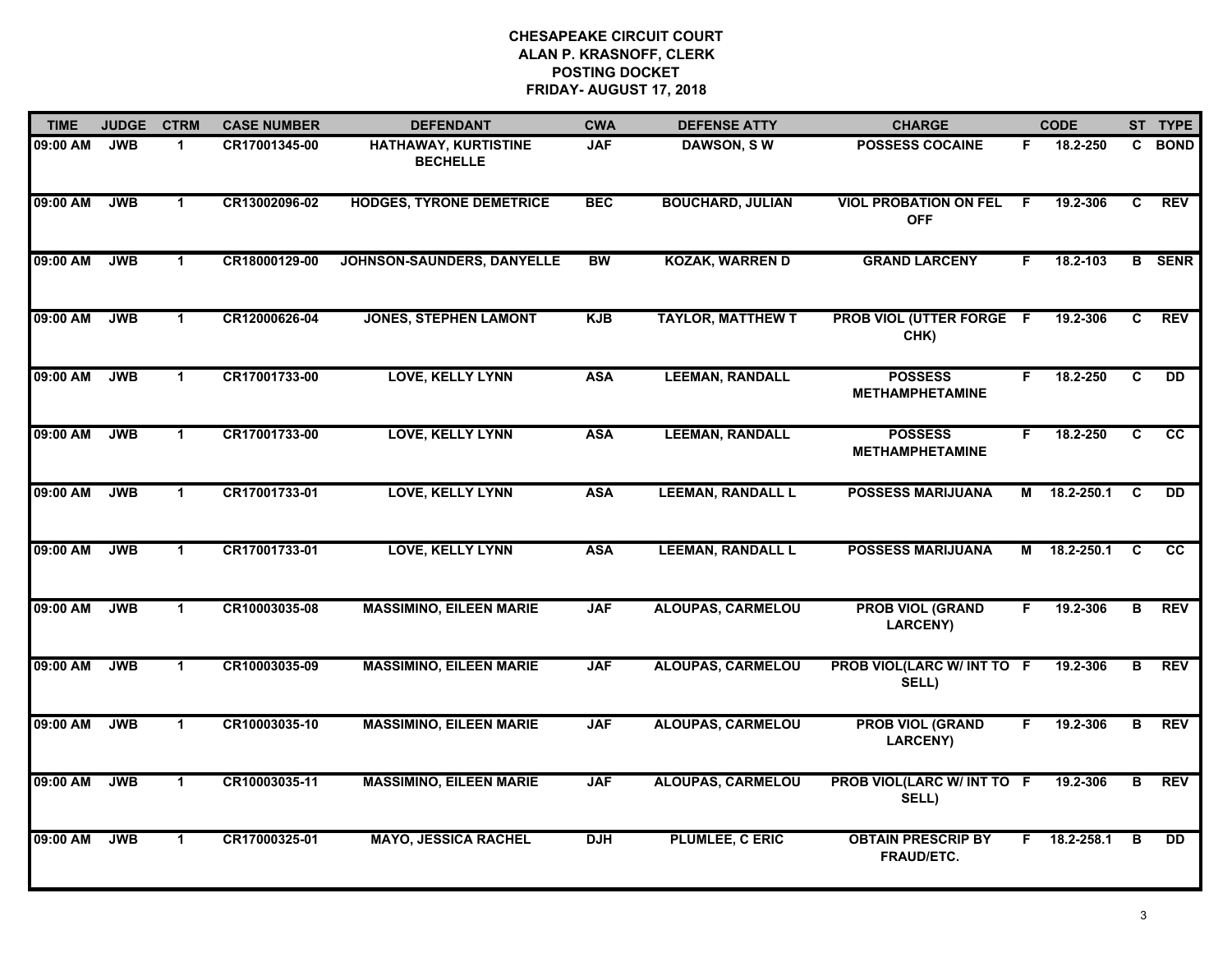| <b>TIME</b> | <b>JUDGE</b> | <b>CTRM</b>          | <b>CASE NUMBER</b> | <b>DEFENDANT</b>                | <b>CWA</b> | <b>DEFENSE ATTY</b>         | <b>CHARGE</b>                                   |    | <b>CODE</b>  |                         | ST TYPE       |
|-------------|--------------|----------------------|--------------------|---------------------------------|------------|-----------------------------|-------------------------------------------------|----|--------------|-------------------------|---------------|
| 09:00 AM    | <b>JWB</b>   | $\mathbf 1$          | CR13000619-03      | <b>MITCHELL, CHANTA MONIQUE</b> | <b>AEP</b> | <b>BELOTE, NICOLE</b>       | <b>PROB VIOL (POSSESS</b><br><b>COCAINE)</b>    | F. | 19.2-306     | C                       | <b>REV</b>    |
| 09:00 AM    | <b>JWB</b>   | $\mathbf{1}$         | CR17000967-00      | <b>NOLAN, MADISON MAE</b>       | <b>BW</b>  | Piersall, VON L.; III       | <b>SHOPLIFTING &gt;\$200</b>                    | F. | 18.2-103     |                         | <b>B</b> PLEA |
| 09:00 AM    | <b>JWB</b>   | $\mathbf 1$          | CR17001873-00      | <b>NORFLEET, MARCUS GENE</b>    | <b>ALG</b> | Winn, A. Robinson           | <b>PERJURY</b>                                  | F. | 18.2-434     | $\overline{\mathsf{B}}$ | <b>WC</b>     |
| 09:00 AM    | <b>JWB</b>   | 1                    | CR17001873-01      | <b>NORFLEET, MARCUS GENE</b>    | <b>ALG</b> | Winn, A. Robinson           | <b>PERJURY</b>                                  | F. | 18.2-434     | в                       | <b>WC</b>     |
| 09:00 AM    | <b>JWB</b>   | $\mathbf 1$          | CR09000543-02      | PITTMAN, CHRISTOPHER MARK       | <b>BEC</b> | <b>GILCHRIST, KURT A</b>    | <b>PROB VIOL(ATTMP: MALIC</b><br><b>WNDING)</b> | F. | 19.2-306     | C                       | <b>REV</b>    |
| 09:00 AM    | <b>JWB</b>   | $\mathbf 1$          | CR09000546-02      | PITTMAN, CHRISTOPHER MARK       | <b>BEC</b> | <b>GILCHRIST, KURT</b>      | PROB VIOL (ATMPT MALIC F<br><b>WNDING)</b>      |    | 19.2-306     | C.                      | <b>REV</b>    |
| 09:00 AM    | <b>JWB</b>   | $\mathbf 1$          | CR17001518-00      | <b>SCOTT, KEENAN LAMONTE</b>    | <b>BKF</b> | <b>GOODMAN, ERIN</b>        | <b>HABITUAL OFFENDER</b>                        |    | F B.46.2-357 |                         | <b>B</b> SENR |
| 09:00 AM    | <b>JWB</b>   | $\mathbf 1$          | CR17001518-01      | <b>SCOTT, KEENAN LAMONTE</b>    | <b>BKF</b> |                             | <b>FTA-SENTENCING</b>                           | М  | 18.2-456     | S                       | <b>CAP</b>    |
| 09:00 AM    | <b>JWB</b>   | $\mathbf 1$          | CR12001759-04      | <b>SHOUP, WILLIAM CLAYTON</b>   | <b>BEC</b> | SWIFT-SHERARD, Sanita A.    | <b>VIOL PROBATION ON FEL</b><br><b>OFF</b>      | F  | 19.2-306     |                         | C BOND        |
| 09:00 AM    | <b>JWB</b>   | $\blacktriangleleft$ | CR17000205-03      | SMITH, MICHAEL DEWITT; JR       | <b>WHC</b> | <b>HADEED, SHANNON</b>      | <b>VIOL PROBATION ON FEL</b><br><b>OFF</b>      | -F | 19.2-306     | C                       | <b>REV</b>    |
| 09:00 AM    | <b>JWB</b>   | $\mathbf 1$          | CR18000563-01      | <b>STEPHENS, JAMES MICHAEL</b>  | <b>ALG</b> | <b>CROOK, HEATHER BUYRN</b> | <b>CREDIT CARD LARCENY</b>                      | F. | 18.2-192     |                         | <b>B</b> SENR |
| 09:00 AM    | <b>JWB</b>   | $\mathbf 1$          | CR18000563-02      | <b>STEPHENS, JAMES MICHAEL</b>  | <b>ALG</b> | <b>CROOK, HEATHER BUYRN</b> | <b>GRAND LARCENY</b>                            | F  | 18.2-95      |                         | <b>B</b> SENR |
| 09:00 AM    | <b>JWB</b>   | 1.                   | CR18000563-03      | <b>STEPHENS, JAMES MICHAEL</b>  | <b>ALG</b> | <b>CROOK, HEATHER BUYRN</b> | <b>ID THEFT</b>                                 | М  | 18.2-186.3   |                         | <b>B</b> SENR |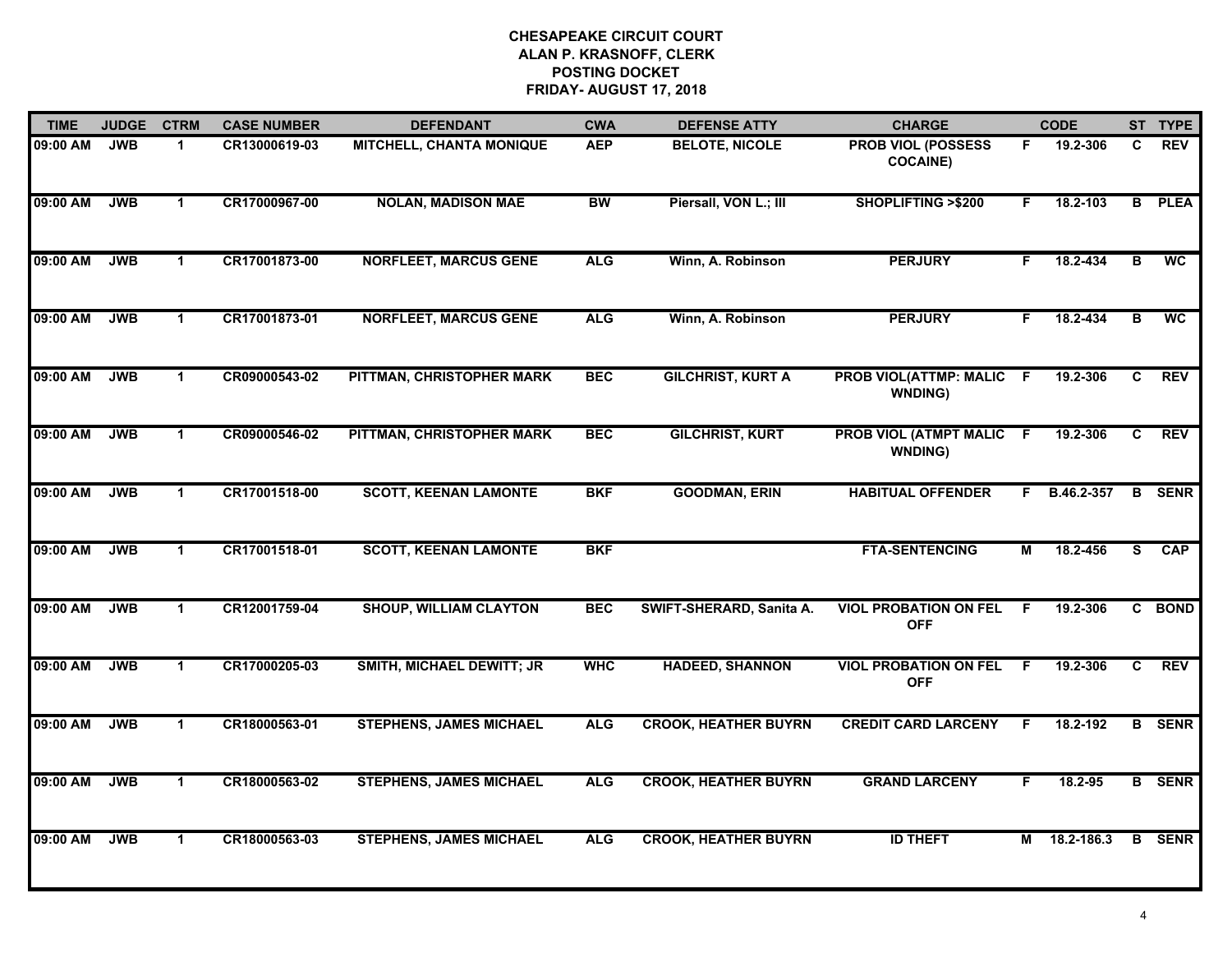| <b>TIME</b> | <b>JUDGE</b> | <b>CTRM</b>    | <b>CASE NUMBER</b> | <b>DEFENDANT</b>                  | <b>CWA</b> | <b>DEFENSE ATTY</b>        | <b>CHARGE</b>                                 |              | <b>CODE</b>       |                | ST TYPE       |
|-------------|--------------|----------------|--------------------|-----------------------------------|------------|----------------------------|-----------------------------------------------|--------------|-------------------|----------------|---------------|
| 09:00 AM    | <b>JWB</b>   | 1.             | CR13000307-03      | <b>TICE, MARTIN R; JR</b>         | <b>BEC</b> | SWIFT-SHERARD, Sanita A.   | <b>PROB VIOL (UNLAWFUL</b><br><b>WOUNDING</b> | F.           | 19.2-306          | C.             | <b>BOND</b>   |
| 09:00 AM    | <b>JWB</b>   | $\mathbf{1}$   | CR15000007-03      | <b>TICE, MARTIN R; JR</b>         | <b>BEC</b> | SWIFT-SHERARD, Sanita A.   | <b>PROB VIOL (GRAND</b><br><b>LARCENY</b>     | F.           | 19.2-306          | $\overline{c}$ | <b>BOND</b>   |
| 09:00 AM    | <b>JWB</b>   | $\mathbf 1$    | CR18001537-00      | <b>VAUGHAN, LARS ANTONIO</b>      | <b>BEC</b> | <b>WENTWORTH, RACHEL E</b> | <b>BOND APPEAL</b>                            | $\mathbf{o}$ | 19.2-124          |                | C BOND        |
| 09:00 AM    | <b>JWB</b>   | $\mathbf 1$    | CR17000412-00      | <b>WILSON, DHERRI LAMON</b>       | <b>DJH</b> | Winn, A. Robinson          | <b>POSSES COCAINE</b>                         | F.           | 18.2-250          | $\mathbf{C}$   | <b>PLEA</b>   |
| 09:00 AM    | <b>JWB</b>   | $\mathbf{1}$   | CR17001400-00      | <b>WILSON, DHERRI LAMON</b>       | <b>DJH</b> | Winn, A Robinson           | <b>PWID HEROIN</b>                            | F.           | 18.2-248          |                | C PLEA        |
| 09:00 AM    | <b>JWB</b>   | $\mathbf 1$    | CR17001400-01      | <b>WILSON, DHERRI LAMON</b>       | <b>DJH</b> | Winn, A Robinson           | <b>PWID FENTANYL</b>                          | F.           | 18.2-248          | $\mathbf{C}$   | <b>PLEA</b>   |
| 09:00 AM    | <b>JWB</b>   | $\mathbf 1$    | CR14002193-01      | <b>WIMBLEY, PRESTON ALLEN</b>     | <b>JAF</b> | <b>REVELEY, HK</b>         | <b>VIOL PROBATION ON FEL</b><br><b>OFF</b>    | F.           | 19.2-306          |                | C BOND        |
| 09:00 AM    | <b>JWB</b>   | $\mathbf 1$    | CR13000025-04      | <b>WYMAN, JASON ANDREW</b>        | <b>BW</b>  | PLOTT, STEPHEN             | <b>PROB VIOL (POSSESS</b><br><b>HEROIN)</b>   | F.           | 19.2-306          | C              | <b>REV</b>    |
| 09:00 AM    | <b>FBL</b>   | 3              | CR18000454-00      | <b>BELL, NICOLIA</b>              | <b>BEC</b> | Martin, Terence P.         | FTC-SCHOOL ATTENDANCE M                       |              | 18.2-456          |                | <b>B</b> TRYL |
| 09:00 AM    | <b>FBL</b>   | $\mathbf{3}$   | CR18001111-00      | <b>CAINES-HARRIS, BRITTNEY K</b>  | <b>ALG</b> |                            | <b>POSSESS MARIJUANA</b>                      |              | M 18.2-250.1      |                | S TRYL        |
| 09:00 AM    | <b>FBL</b>   | $\overline{3}$ | CR18001111-01      | <b>CAINES-HARRIS, BRITTNEY K</b>  | <b>ALG</b> |                            | <b>FAIL TO OBEY HIGHWAY</b><br><b>MARKING</b> | $\mathbf{I}$ | 46.2-804          |                | S TRYL        |
| 09:00 AM    | <b>FBL</b>   | $\overline{3}$ | CR18001160-00      | <b>DELL, JASON CHRISTOPHER</b>    | <b>ALG</b> | <b>KUBOVCIK, ANDREW</b>    | <b>RECKLESS DRIV 93/60</b>                    |              | M A.46.2-862      | s.             | <b>TRYL</b>   |
| 09:00 AM    | <b>FBL</b>   | 3              | CR18001250-00      | <b>GREENE, DMARCO LINWOOD LEE</b> | <b>PLS</b> |                            | <b>SPEED 38/25</b>                            |              | A.46.2-874 S TRYL |                |               |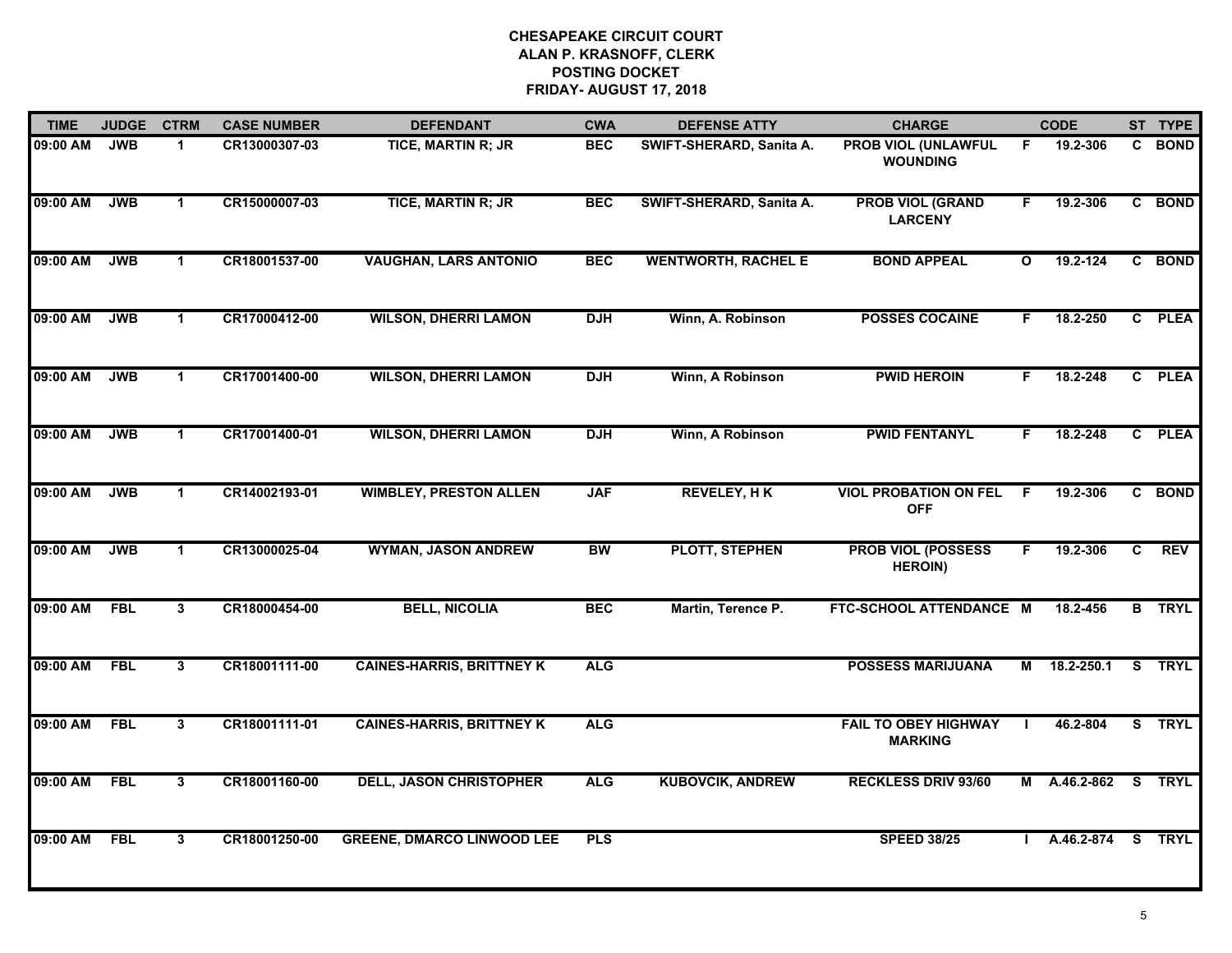| 09:00 AM     | <b>FBL</b> | 3              | CR18001250-01 |                                   |            |                               |                                              |              |                     |              |                        |
|--------------|------------|----------------|---------------|-----------------------------------|------------|-------------------------------|----------------------------------------------|--------------|---------------------|--------------|------------------------|
|              |            |                |               | <b>GREENE, DMARCO LINWOOD LEE</b> | <b>PLS</b> | Ortiz, Kathleen A.            | <b>NO INSURANCE</b>                          |              | M A.46.2-707        |              | S TRYL                 |
| 09:00 AM FBL |            | $\overline{3}$ | CR18001250-02 | <b>GREENE, DMARCO LINWOOD LEE</b> | <b>PLS</b> | Ortiz, Kathleen A.            | SUSP O/L 2ND OFF                             |              | M B.46.2-301 S TRYL |              |                        |
| 09:00 AM     | <b>FBL</b> | $\overline{3}$ | CR18001250-03 | <b>GREENE, DMARCO LINWOOD LEE</b> | <b>PLS</b> |                               | <b>IMPROPER USE OF TAGS</b>                  |              | $46.2 - 613(1)$     |              | S TRYL                 |
| 09:00 AM     | <b>FBL</b> | 3              | CR18001250-04 | <b>GREENE, DMARCO LINWOOD LEE</b> | <b>PLS</b> |                               | <b>EXPIRED REGISTRATION</b>                  |              | 46.2-646            |              | S TRYL                 |
| 09:00 AM     | <b>FBL</b> | 3              | CR18001215-00 | <b>HARRIS, CHRISTIAN S</b>        | <b>PLS</b> |                               | <b>EXPIRED REJECTION</b><br><b>STICKER</b>   |              | 46.2-1158           |              | S TRYL                 |
| 09:00 AM FBL |            | $3\phantom{a}$ | CR18000897-00 | <b>HUBBARD, BRANDON DEMARQUIS</b> | <b>ALG</b> | <b>HAMLIN, JASON</b>          | SIMPLE POSS MARIJUANA M 18.2-250.1           |              |                     |              | S TRYL                 |
| 09:00 AM     | FBL        | $\mathbf{3}$   | CR18001196-00 | <b>KELLEY, ANGELA S</b>           | <b>PLS</b> |                               | <b>FAIL TO OBTAIN</b><br><b>REGISTRATION</b> |              | 46.2-600            |              | S TRYL                 |
| 09:00 AM     | FBL        | $\overline{3}$ | CR18001530-00 | <b>MATTHEWS, TIEARA M</b>         | <b>ALG</b> | <b>TRAVERS, MEREDITH B</b>    | <b>BOND APPEAL</b>                           | $\mathbf{o}$ | 19.2-124            |              | C BOND                 |
| 09:00 AM     | <b>FBL</b> | 3 <sup>1</sup> | CR18000552-00 | <b>REID, RAKIEMA</b>              | <b>ALG</b> | <b>JONES, DAVID</b>           | NO O/L                                       | М            | 46.2-300            |              | S TRYL                 |
| 09:00 AM     | <b>FBL</b> | 3              | CR18001249-00 | <b>TILLMON, BELINDA LEIGH</b>     | <b>PLS</b> | <b>HOLDER, WILLIAM JOSHUA</b> | DRIVE ON SUSP OL                             |              | M B.46.2-301        |              | S TRYL                 |
| 09:00 AM     | <b>FBL</b> | 3              | CR18001249-01 | <b>TILLMON, BELINDA LEIGH</b>     | <b>PLS</b> | <b>HOLDER, WILLIAM JOSHUA</b> | <b>FTA: GDC 2/3/17</b>                       | М            | 18.2-456            |              | <b>B</b> TRYL          |
| 09:00 AM     | FBL        | 3              | CR18000824-00 | <b>TRINH, KHOA D</b>              | <b>PLS</b> |                               | <b>AGGRESSIVE DRIVING</b>                    | Μ            | 46.2-868.1          | <b>S</b>     | <b>TRYL</b>            |
| 09:00 AM     | <b>FBL</b> | $\overline{3}$ | CR18000824-01 | <b>TRINH, KHOA D</b>              | <b>PLS</b> |                               | <b>RULE TO SHOW CAUSE; FTA M</b>             |              | 18.2-456            | $\mathbf{o}$ | $\overline{\text{sc}}$ |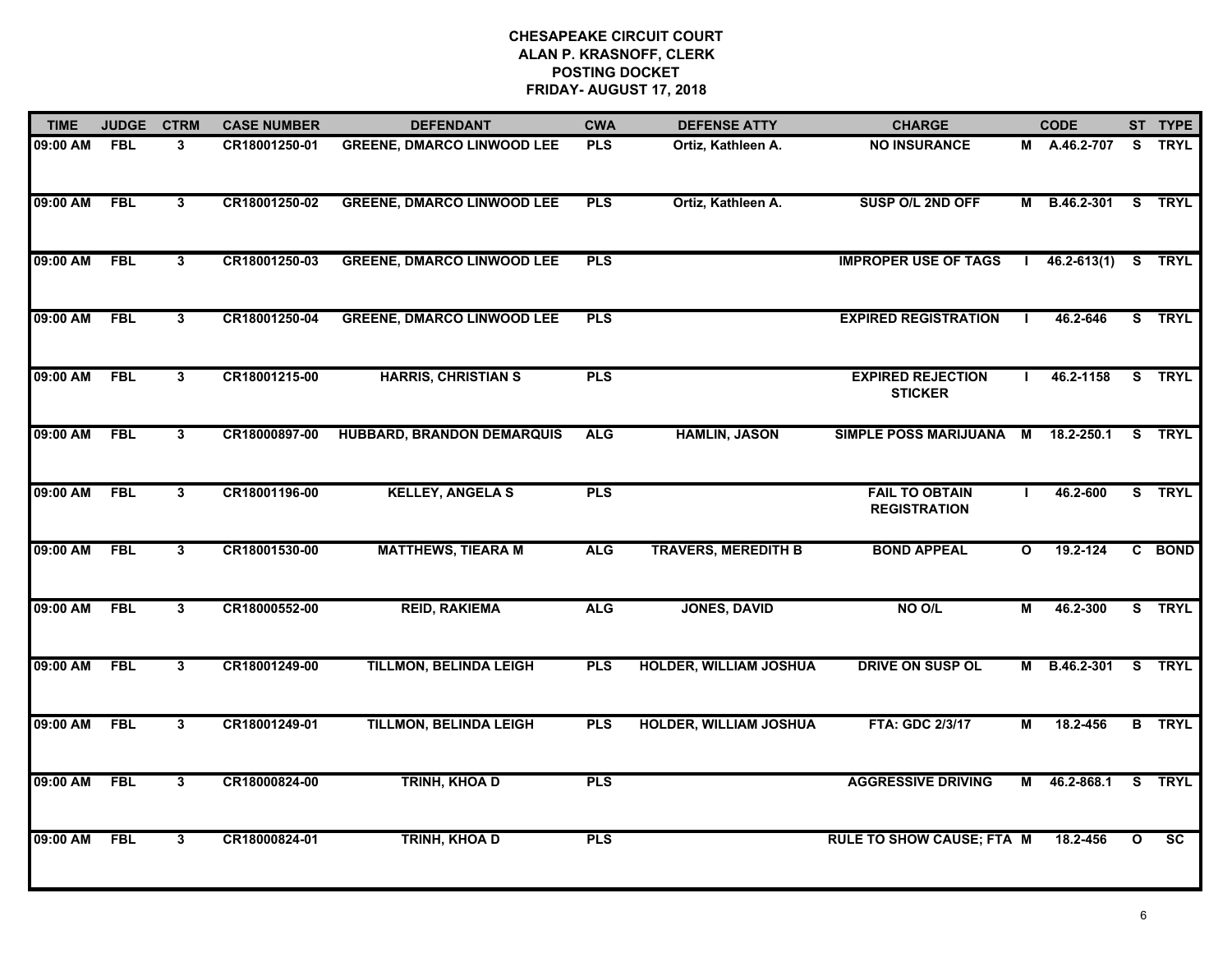| <b>TIME</b>  | <b>JUDGE</b>              | <b>CTRM</b>             | <b>CASE NUMBER</b> | <b>DEFENDANT</b>                 | <b>CWA</b> | <b>DEFENSE ATTY</b>         | <b>CHARGE</b>                               |     | <b>CODE</b>         |   | ST TYPE       |
|--------------|---------------------------|-------------------------|--------------------|----------------------------------|------------|-----------------------------|---------------------------------------------|-----|---------------------|---|---------------|
| 09:00 AM     | <b>FBL</b>                | 3.                      | CR18000831-00      | <b>VANCE, ERNEST B; IV</b>       | <b>ALG</b> |                             | <b>RECKLESS DRIV 62/35</b>                  |     | M C.46.2-862        |   | S TRYL        |
| 09:00 AM     | <b>FBL</b>                | 3                       | CR18000726-00      | <b>WALKER, ANGELA J</b>          | <b>ALG</b> |                             | <b>SPEED 69/50</b>                          |     | I G.46.2-870 S TRYL |   |               |
| 09:00 AM     | FBL                       | $\overline{3}$          | CR17002499-00      | <b>WISEMAN, JAMES WILBUR; JR</b> | <b>ALG</b> | Wegman, Robert L.           | <b>ASSAULT</b>                              | М   | 18.2-57             |   | <b>B</b> TRYL |
| 09:00 AM     | <b>FBL</b>                | $\mathbf{3}$            | CR17002499-01      | <b>WISEMAN, JAMES WILBUR; JR</b> | <b>ALG</b> |                             | <b>SHOW CAUSE: FTA TRIAL</b>                | М   | 18.2-456            |   | <b>SC</b>     |
| 09:00 AM     | <b>FBL</b>                | 3                       | CR18001212-00      | <b>WOLTERDING, SHIRLEY JEAN</b>  | <b>PLS</b> |                             | <b>SPEED 34/25</b>                          |     | A.46.2-874          |   | S TRYL        |
| 09:00 AM TSW |                           | 4                       | CR17002138-00      | <b>BAILEY, TYRONE LEE; SR</b>    | <b>BW</b>  | <b>JONES, DAVID L</b>       | <b>PERJURY</b>                              | F.  | 18.2-434            |   | <b>B</b> SENR |
| 09:00 AM TSW |                           | 4                       | CR11002789-11      | <b>GALVIN, MORGAN RAE</b>        | <b>MLK</b> | <b>OXENHAM, CARA P</b>      | <b>VIOL PROBATION ON FEL</b><br><b>OFF</b>  | - F | 19.2-306            | C | <b>REV</b>    |
| 09:00 AM     | $\overline{\mathsf{TSW}}$ | $\overline{\mathbf{4}}$ | CR11002789-12      | <b>GALVIN, MORGAN RAE</b>        | <b>MLK</b> | <b>OXENHAM, CARA P</b>      | <b>VIOL PROBATION ON FEL</b><br><b>OFF</b>  | - F | 19.2-306            | C | <b>REV</b>    |
| 09:00 AM     | <b>TSW</b>                | 4                       | CR11002789-13      | <b>GALVIN, MORGAN RAE</b>        | <b>MLK</b> | <b>OXENHAM, CARA P</b>      | <b>VIOL PROBATION OF MISD</b><br><b>OFF</b> | M   | 19.2-306            | C | <b>REV</b>    |
| 09:00 AM     | <b>TSW</b>                | 4                       | CR15000400-03      | <b>GALVIN, MORGAN RAE</b>        | <b>MLK</b> | Draper, Anthony L.          | <b>VIOL PROBATION ON FEL</b><br><b>OFF</b>  | F   | 19.2-306            | C | <b>REV</b>    |
| 09:00 AM TSW |                           | 4                       | CR17000855-00      | <b>GUITTARD, RYAN PIERRE</b>     | <b>KJB</b> | <b>FLANDERS, JOSHUA B</b>   | <b>GRAND LARCENY</b>                        | F.  | 18.2-95             |   | C SENR        |
| 09:00 AM TSW |                           | 4                       | CR17000855-01      | <b>GUITTARD, RYAN PIERRE</b>     | <b>KJB</b> | <b>FLANDERS, JOSHUA</b>     | <b>FAIL TO APPEAR;</b><br><b>CONTEMPT</b>   | М   | 18.2-456            |   | C SENR        |
| 09:00 AM     | <b>TSW</b>                | 4                       | CR17000059-00      | <b>MATHIAS, RYAN LINWOOD</b>     | <b>KJB</b> | <b>JOHNSON, STEPHANIE G</b> | <b>POSSESS HEROIN</b>                       | F   | 18.2-250            |   | <b>B</b> SENR |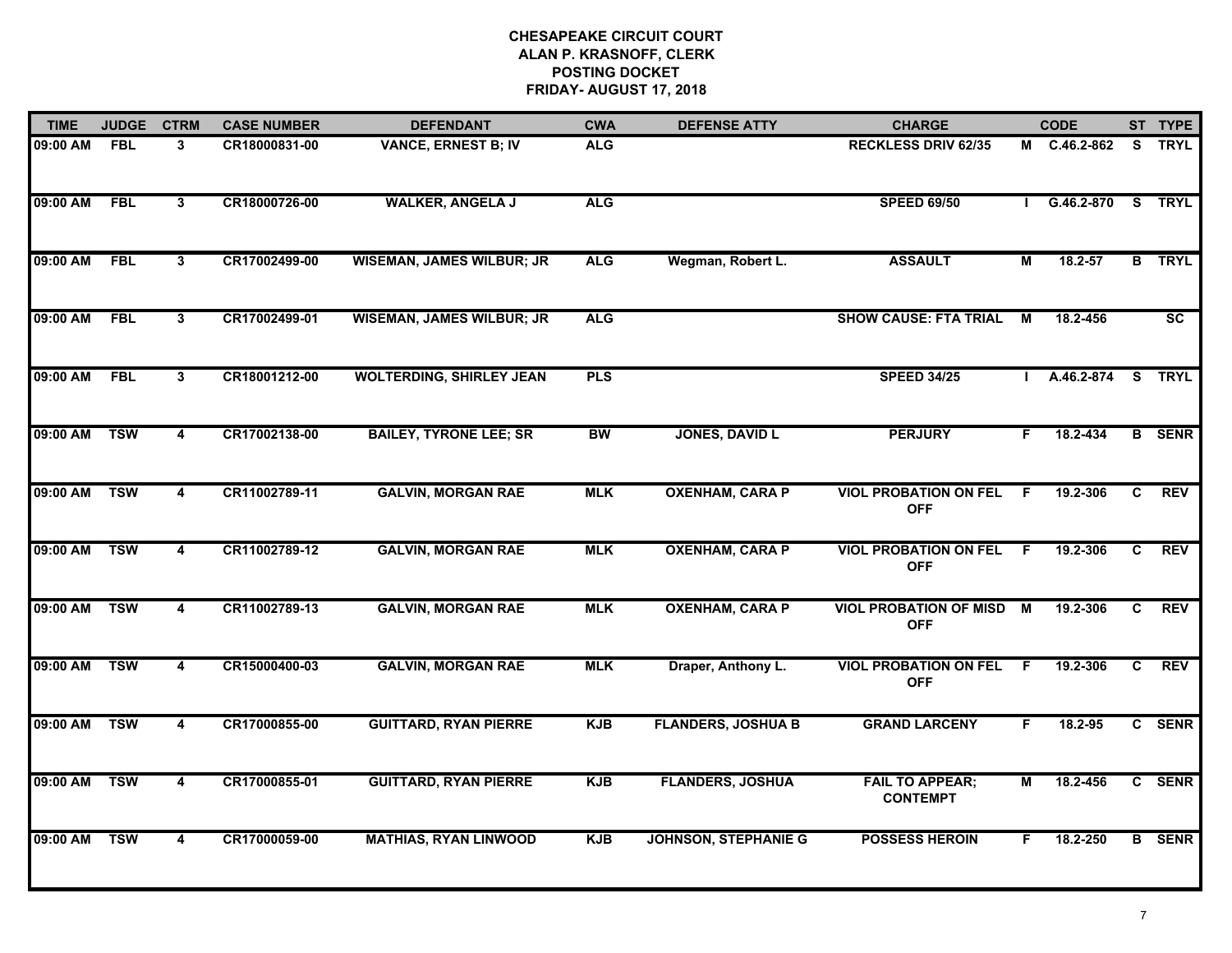| <b>TIME</b>  | <b>JUDGE</b> | <b>CTRM</b>             | <b>CASE NUMBER</b> | <b>DEFENDANT</b>               | <b>CWA</b> | <b>DEFENSE ATTY</b>       | <b>CHARGE</b>                                   |    | <b>CODE</b>     |          | ST TYPE     |
|--------------|--------------|-------------------------|--------------------|--------------------------------|------------|---------------------------|-------------------------------------------------|----|-----------------|----------|-------------|
| 09:00 AM TSW |              | 4                       | CR17001918-00      | PEEBLES, GERENA GIST           | <b>WHC</b> | <b>FLANDERS, JOSHUA B</b> | <b>LARCENY</b>                                  | F. | 18.2-95         | C.       | <b>SENR</b> |
| 09:00 AM     | <b>TSW</b>   | $\overline{\mathbf{4}}$ | CR17001918-01      | PEEBLES, GERENA GIST           | <b>WHC</b> | <b>FLANDERS, JOSHUA B</b> | <b>LARCENY W/INTENT SELL</b>                    |    | $F$ 18.2-108.01 | C        | <b>SENR</b> |
| 09:00 AM     | <b>TSW</b>   | $\overline{\mathbf{4}}$ | CR17001918-05      | PEEBLES, GERENA GIST           | <b>WHC</b> | <b>FLANDERS, JOSHUA B</b> | <b>BURGLARY</b>                                 | F. | 18.2-91         |          | C SENR      |
| 09:00 AM     | <b>TSW</b>   | 4                       | CR18000018-00      | <b>WOODHOUSE, KEVIN SHUROD</b> | <b>MLK</b> | <b>HARDT, PATRICIA A</b>  | <b>FELON POSSESS</b><br><b>AMMUNITION</b>       | F. | 18.2-308.2      |          | C SENR      |
| 09:00 AM     | <b>RAB</b>   | $\overline{7}$          | CR13002133-02      | <b>BABB, JOSIE MICHELLE</b>    | <b>MAP</b> | <b>BELOTE, NICOLE</b>     | <b>PROB VIOL(PRESCRIP</b><br><b>FRAUD:FORG)</b> | F. | 19.2-306        | C        | <b>REV</b>  |
| 09:00 AM     | <b>RAB</b>   | $\overline{7}$          | CR13002367-01      | <b>BABB, JOSIE MICHELLE</b>    | <b>MAP</b> | <b>BELOTE, NICOLE</b>     | <b>PROB VIOL(PRESCRIP</b><br><b>FRAUD:FORG)</b> | F. | 19.2-306        | C        | <b>REV</b>  |
| 09:00 AM     | <b>RAB</b>   | $\overline{7}$          | CR18000714-00      | <b>BAILEY, ANTHONY GEORGE</b>  | <b>BKF</b> | <b>HAMLIN, JASON L</b>    | <b>ID THEFT 2+ OFFENSE</b>                      | F. | 18.2-186.3      | B        | <b>TRYL</b> |
| 09:00 AM     | <b>RAB</b>   | $\overline{7}$          | CR17001904-00      | <b>BLUNT, JASMINE NICOLE</b>   | <b>MAP</b> | <b>FLANDERS, JOSHUA B</b> | <b>PETIT LARCENY</b>                            | М  | 18.2-96         |          | C SENR      |
| 09:00 AM     | <b>RAB</b>   | $\overline{7}$          | CR17001904-02      | <b>BLUNT, JASMINE NICOLE</b>   | <b>MAP</b> | <b>FLANDERS, JOSHUA B</b> | <b>FTA-TRYL</b>                                 | М  | 18.2-456        | C.       | <b>CAP</b>  |
| 09:00 AM     | <b>RAB</b>   | $\overline{7}$          | CR18000242-00      | <b>BLUNT, JASMINE NICOLE</b>   | <b>MAP</b> | <b>FLANDERS, JOSHUA B</b> | <b>POSSESS COCAINE</b>                          | F. | 18.2-250        |          | C SENR      |
| 09:00 AM     | <b>RAB</b>   | $\overline{7}$          | CR18000662-00      | <b>BURTON, JORDAN</b>          | <b>MAP</b> | <b>KOZAK, WARREN</b>      | <b>RECKLESS DRIVING</b>                         |    | M A.46.2-852    | <b>S</b> | C           |
| 09:00 AM     | <b>RAB</b>   | $\overline{7}$          | CR18001094-00      | <b>PINEDA GARCIA, FELIX</b>    | <b>BKF</b> | <b>HADEED, SHANNON</b>    | HIT & RUN: VICTIM INJURED F                     |    | D.46.2-894      | C        | <b>PLEA</b> |
| 09:00 AM     | <b>RAB</b>   | $\overline{7}$          | CR15001087-05      | <b>RIGGINS, JADE MARLENE</b>   | <b>BKF</b> | <b>FLANDERS, JOSHUA B</b> | <b>PROB VIOL (POSSESS</b><br><b>HEROIN)</b>     | F. | 19.2-306        | C        | C           |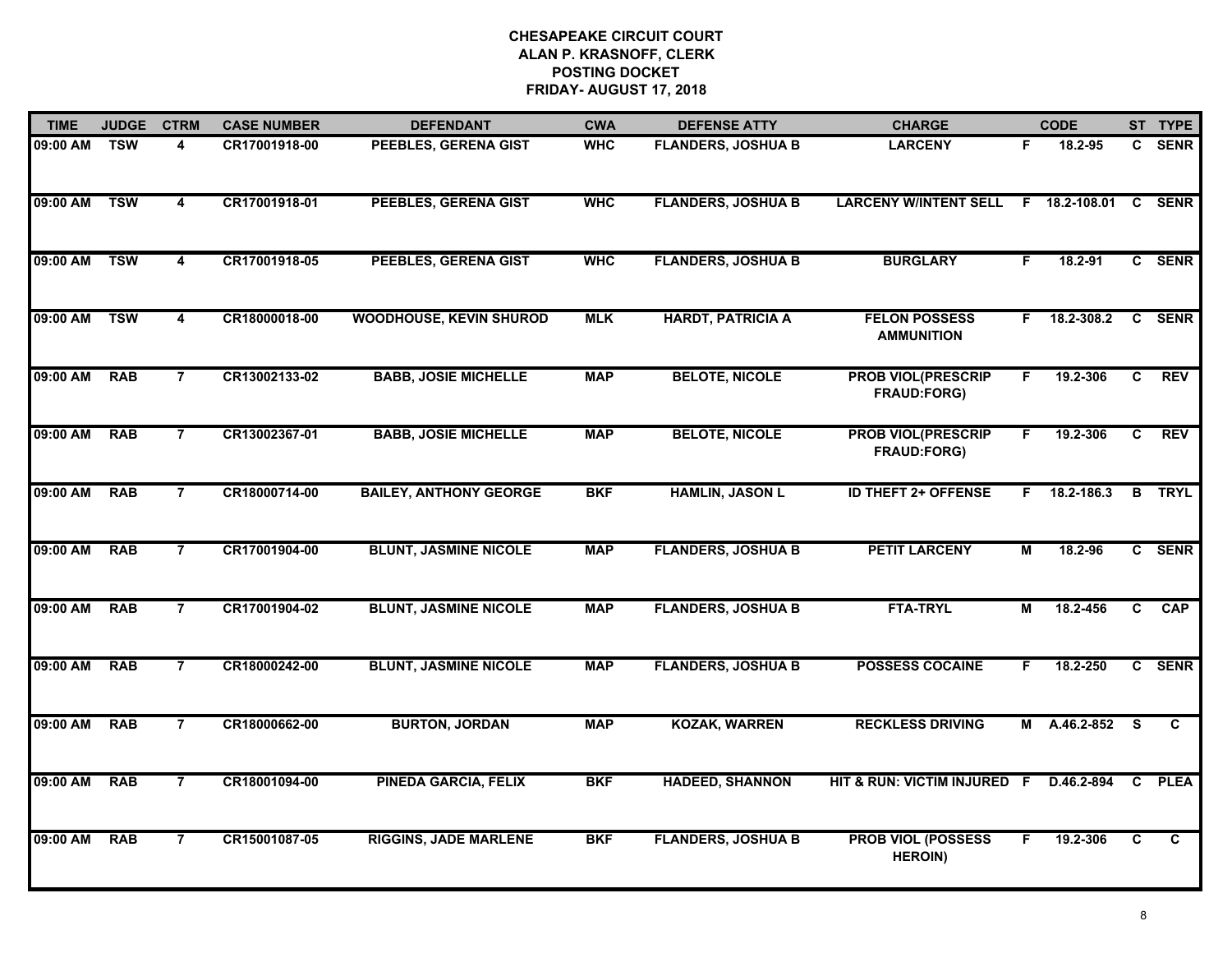| <b>TIME</b> | <b>JUDGE</b> | <b>CTRM</b>    | <b>CASE NUMBER</b> | <b>DEFENDANT</b>             | <b>CWA</b> | <b>DEFENSE ATTY</b>       | <b>CHARGE</b>                              |    | <b>CODE</b> |                | ST TYPE        |
|-------------|--------------|----------------|--------------------|------------------------------|------------|---------------------------|--------------------------------------------|----|-------------|----------------|----------------|
| 09:00 AM    | <b>RAB</b>   | $\overline{7}$ | CR15001087-06      | <b>RIGGINS, JADE MARLENE</b> | <b>BKF</b> | <b>FLANDERS, JOSHUA B</b> | <b>PROB VIOL (GRAND</b><br>LARCENY)        | F. | 19.2-306    | C              | C              |
| 09:00 AM    | RAB          | $\overline{7}$ | CR17002293-00      | <b>RIGGINS, JADE MARLENE</b> | <b>BKF</b> | <b>FLANDERS, JOSHUA B</b> | <b>ID THEFT: ID TO DEFRAUD</b><br>$= $200$ | M  | 18.2-186.3  | $\mathbf{c}$   | <b>TRYL</b>    |
| 09:00 AM    | <b>RAB</b>   | $\overline{7}$ | CR17002293-00      | <b>RIGGINS, JADE MARLENE</b> | <b>BKF</b> | <b>FLANDERS, JOSHUA B</b> | <b>ID THEFT: ID TO DEFRAUD</b><br>$= $200$ | M  | 18.2-186.3  | C.             | C              |
| 09:00 AM    | <b>RAB</b>   | $\overline{7}$ | CR17002293-01      | <b>RIGGINS, JADE MARLENE</b> | <b>BKF</b> | <b>FLANDERS, JOSHUA B</b> | <b>FORGERY</b>                             | F. | 18.2-172    | $\mathbf{c}$   | <b>TRYL</b>    |
| 09:00 AM    | <b>RAB</b>   | $\overline{7}$ | CR17002293-01      | <b>RIGGINS, JADE MARLENE</b> | <b>BKF</b> | <b>FLANDERS, JOSHUA B</b> | <b>FORGERY</b>                             | F. | 18.2-172    | C              | $\mathbf{c}$   |
| 09:00 AM    | <b>RAB</b>   | $\overline{7}$ | CR17002293-02      | <b>RIGGINS, JADE MARLENE</b> | <b>BKF</b> | <b>FLANDERS, JOSHUA B</b> | <b>UTTERING</b>                            | F. | 18.2-172    |                | C TRYL         |
| 09:00 AM    | <b>RAB</b>   | $\overline{7}$ | CR17002293-02      | <b>RIGGINS, JADE MARLENE</b> | <b>BKF</b> | <b>FLANDERS, JOSHUA B</b> | <b>UTTERING</b>                            | F  | 18.2-172    | $\overline{c}$ | $\overline{c}$ |
| 09:00 AM    | <b>RAB</b>   | $\overline{7}$ | CR17002293-03      | <b>RIGGINS, JADE MARLENE</b> | <b>BKF</b> | <b>FLANDERS, JOSHUA B</b> | <b>ATTEMPT TO COMMIT</b><br><b>FRAUD</b>   | F. | 18.2-178    |                | C TRYL         |
| 09:00 AM    | <b>RAB</b>   | $\overline{7}$ | CR17002293-03      | <b>RIGGINS, JADE MARLENE</b> | <b>BKF</b> | <b>FLANDERS, JOSHUA B</b> | <b>ATTEMPT TO COMMIT</b><br><b>FRAUD</b>   | F. | 18.2-178    | C              | C              |
| 09:00 AM    | <b>RAB</b>   | $\overline{7}$ | CR17002293-04      | <b>RIGGINS, JADE MARLENE</b> | <b>BKF</b> | <b>FLANDERS, JOSHUA B</b> | <b>FORGERY</b>                             | F. | 18.2-172    |                | C TRYL         |
| 09:00 AM    | <b>RAB</b>   | $\overline{7}$ | CR17002293-04      | <b>RIGGINS, JADE MARLENE</b> | <b>BKF</b> | <b>FLANDERS, JOSHUA B</b> | <b>FORGERY</b>                             | F. | 18.2-172    | C              | C              |
| 09:00 AM    | <b>RAB</b>   | $\overline{7}$ | CR17002293-05      | <b>RIGGINS, JADE MARLENE</b> | <b>BKF</b> | <b>FLANDERS, JOSHUA B</b> | <b>UTTERING</b>                            | F. | 18.2-172    |                | C TRYL         |
| 09:00 AM    | <b>RAB</b>   | $\overline{7}$ | CR17002293-05      | <b>RIGGINS, JADE MARLENE</b> | <b>BKF</b> | <b>FLANDERS, JOSHUA B</b> | <b>UTTERING</b>                            | F. | 18.2-172    | C              | C.             |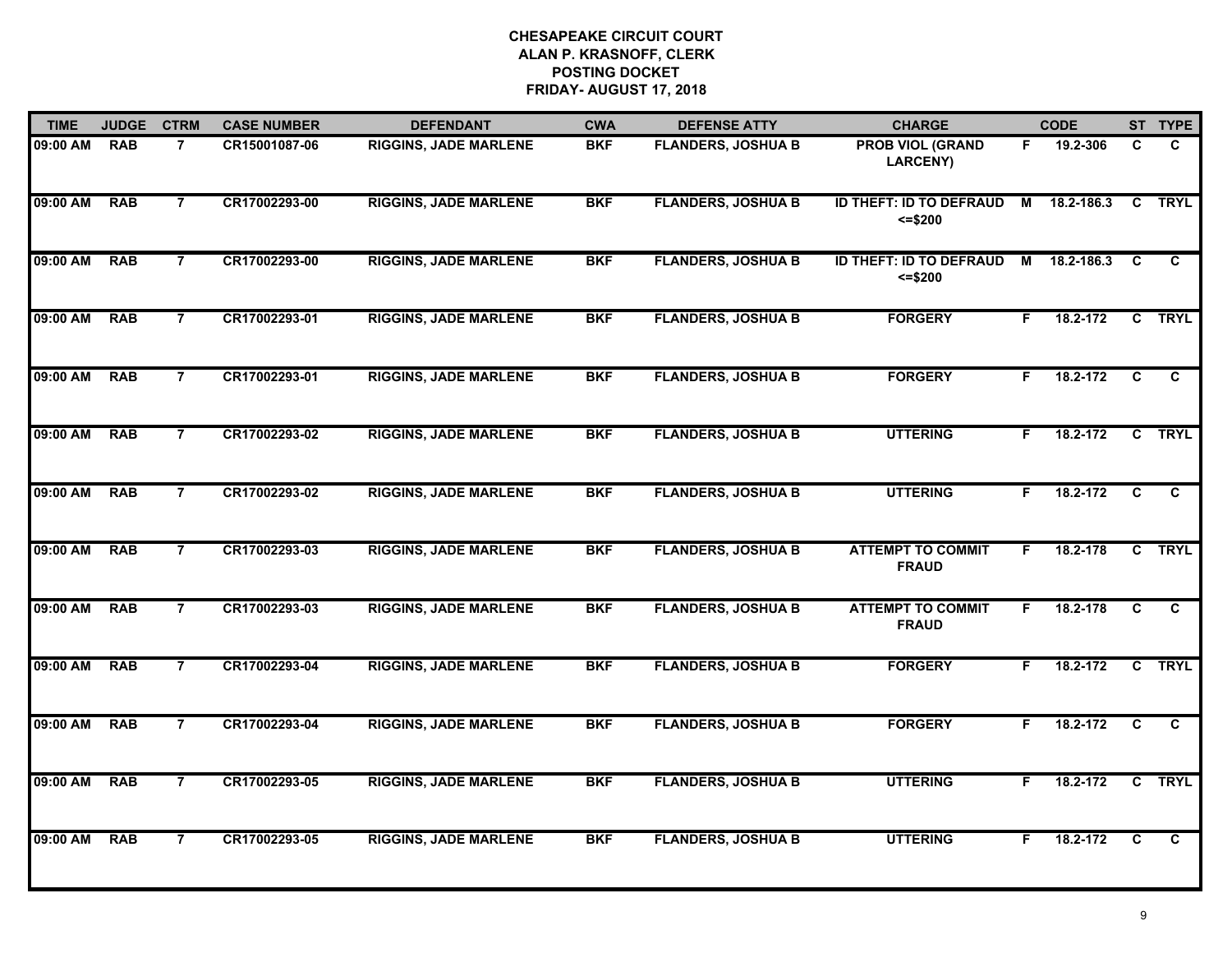| <b>TIME</b>  | <b>JUDGE</b> | <b>CTRM</b>    | <b>CASE NUMBER</b> | <b>DEFENDANT</b>                | <b>CWA</b> | <b>DEFENSE ATTY</b>       | <b>CHARGE</b>                                     |    | <b>CODE</b>  |    | ST TYPE     |
|--------------|--------------|----------------|--------------------|---------------------------------|------------|---------------------------|---------------------------------------------------|----|--------------|----|-------------|
| 09:00 AM     | <b>RAB</b>   | $\overline{7}$ | CR17002293-06      | <b>RIGGINS, JADE MARLENE</b>    | <b>BKF</b> | <b>FLANDERS, JOSHUA B</b> | <b>OBTAIN MONEY BY FALSE F</b><br><b>PRETENSE</b> |    | 18.2-178     | C. | <b>TRYL</b> |
| 09:00 AM     | <b>RAB</b>   | $\overline{7}$ | CR17002293-06      | <b>RIGGINS, JADE MARLENE</b>    | <b>BKF</b> | <b>FLANDERS, JOSHUA B</b> | <b>OBTAIN MONEY BY FALSE F</b><br><b>PRETENSE</b> |    | 18.2-178     | C  | C           |
| 09:00 AM     | <b>RAB</b>   | $\overline{7}$ | CR17002112-00      | <b>RILEY, ANGELO JEROME; JR</b> | <b>MLK</b> | <b>FLANDERS, JOSHUA B</b> | <b>VIOLENT FELON POSSES</b><br><b>FIREARM</b>     | F. | 18.2-308.2   |    | C BOND      |
| 09:00 AM     | <b>RAB</b>   | $\overline{7}$ | CR17000697-04      | <b>ROBERTS, BRANDON LANE</b>    | <b>MLK</b> | <b>SWARTZ, JEFFREY A</b>  | PROB VIOL (VEH. TAMPER'G- M<br>MISD)              |    | 19.2-306     |    | C BOND      |
| 09:00 AM     | <b>RAB</b>   | $\overline{7}$ | CR17000697-05      | <b>ROBERTS, BRANDON LANE</b>    | <b>MLK</b> | <b>SWARTZ, JEFFREY A</b>  | <b>PROB VIOL (PETIT LARC.-</b><br>MISD)           | М  | 19.2-306     |    | C BOND      |
| 09:00 AM RAB |              | $\overline{7}$ | CR17000697-06      | <b>ROBERTS, BRANDON LANE</b>    | <b>MLK</b> | <b>SWARTZ, JEFFREY A</b>  | <b>PROB VIOL (GL)</b>                             | F. | 19.2-306     |    | C BOND      |
| 09:00 AM     | <b>RAB</b>   | $\overline{7}$ | CR17000697-07      | <b>ROBERTS, BRANDON LANE</b>    | <b>MLK</b> | <b>SWARTZ, JEFFREY A</b>  | PROB VIOL (VEH.<br><b>TAMPERING)</b>              | М  | 19.2-306     |    | C BOND      |
| 09:00 AM     | <b>RAB</b>   | $\overline{7}$ | CR10002057-04      | <b>SAUNDERS, TROY MORREL</b>    | <b>BKF</b> | <b>PLOTT, STEPHEN</b>     | PROB VIOL (PWID COCAINE) F                        |    | 19.2-306     | C  | <b>REV</b>  |
| 09:00 AM     | <b>RAB</b>   | $\overline{7}$ | CR10002057-05      | <b>SAUNDERS, TROY MORREL</b>    | <b>BKF</b> | PLOTT, STEPHEN            | PROB VIOL (PWID HEROIN)                           | -F | 19.2-306     | C. | <b>REV</b>  |
| 09:00 AM     | <b>RAB</b>   | $\overline{7}$ | CR10002057-06      | <b>SAUNDERS, TROY MORREL</b>    | <b>BKF</b> | <b>PLOTT, STEPHEN</b>     | PROB VIOL (POSS F/ARM W/ F<br>DRUG)               |    | 19.2-306     | C  | <b>REV</b>  |
| 09:00 AM RAB |              | $\overline{7}$ | CR18000865-00      | <b>SPENCER, SHAUN DEMETRIUS</b> | <b>AEP</b> | Jones, David L.           | <b>HIT &amp; RUN</b>                              |    | F C.46.2-894 |    | C TRYL      |
| 09:00 AM     | RAB          | $\overline{7}$ | CR18000865-01      | <b>SPENCER, SHAUN DEMETRIUS</b> | <b>AEP</b> | Jones, David L.           | <b>DRIVE W/LIC REVOKED, 1</b><br><b>OFF</b>       | M  | 46.2-301     |    | C TRYL      |
| 09:00 AM     | <b>RAB</b>   | $\overline{7}$ | CR18000865-02      | <b>SPENCER, SHAUN DEMETRIUS</b> | <b>AEP</b> | Jones, David L.           | <b>RECK DR; ENDANG</b><br>LIFE/LIMB/PROP          | М  | 46.2-852     |    | C TRYL      |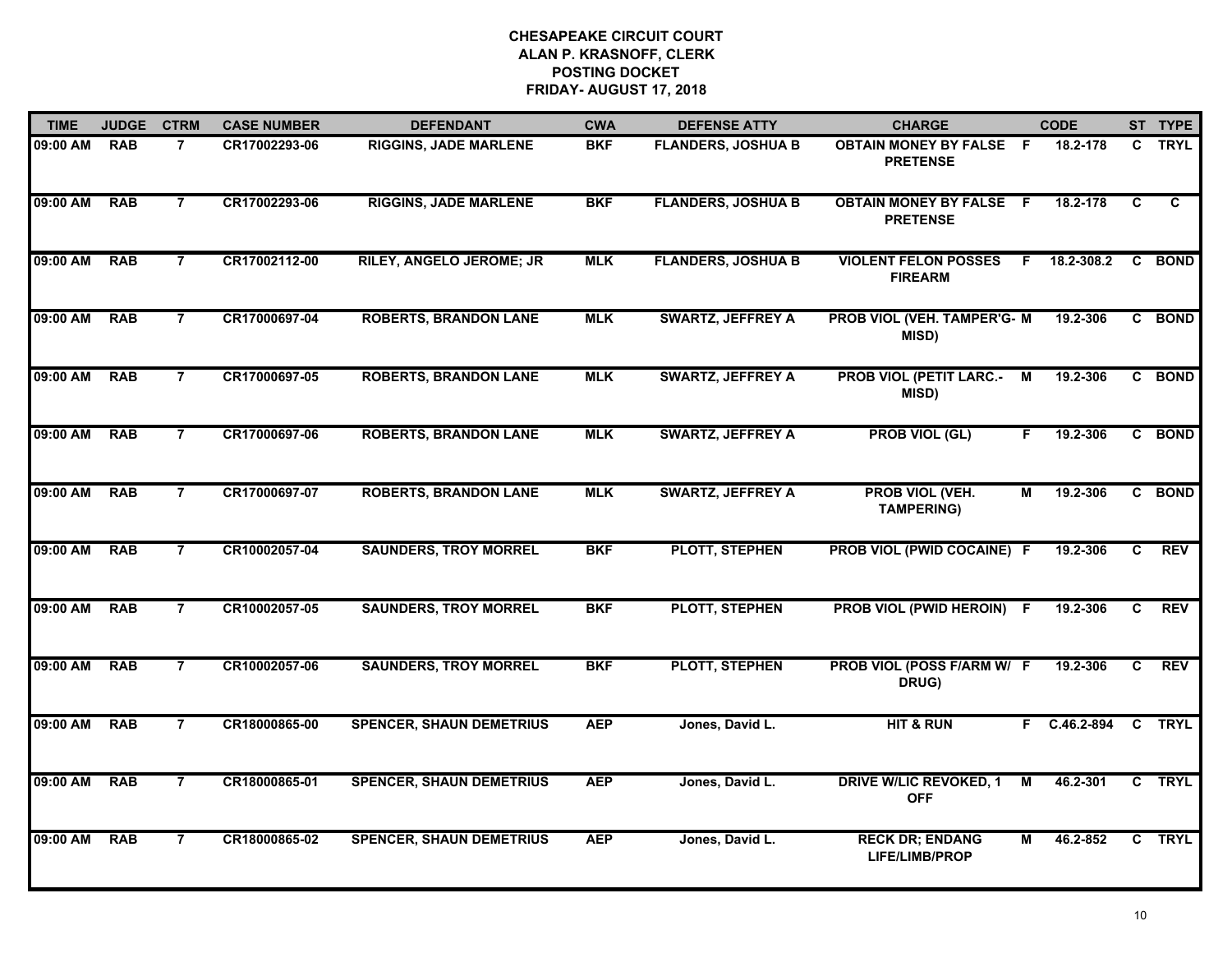| <b>TIME</b> | <b>JUDGE</b> | <b>CTRM</b>    | <b>CASE NUMBER</b> | <b>DEFENDANT</b>                   | <b>CWA</b> | <b>DEFENSE ATTY</b> | <b>CHARGE</b>                                    |    | <b>CODE</b> | ST TYPE       |
|-------------|--------------|----------------|--------------------|------------------------------------|------------|---------------------|--------------------------------------------------|----|-------------|---------------|
| 09:00 AM    | <b>RAB</b>   | $\overline{7}$ | CR18000865-03      | <b>SPENCER, SHAUN DEMETRIUS</b>    | <b>AEP</b> | Jones, David L.     | <b>PASS NO RPT ACC ATT:</b><br><b>DEATH/INJ</b>  | F. | 46.2-895    | C TRYL        |
| 09:30 AM    | <b>JWB</b>   | $\overline{2}$ | CR11001499-03      | <b>BROOKS, RYAN</b>                |            |                     | <b>PROB VIOL (ROBBERY:</b><br><b>BUSINESS)</b>   | F  | 19.2-306    | C ADAT        |
| 09:30 AM    | <b>JWB</b>   | $\overline{2}$ | CR06000071-01      | <b>EPPS, SHATWANISE SHANTISHA</b>  |            |                     | <b>PROB VIOL (OBT</b><br><b>MON/FALSE PRET)</b>  | F. | 19.2-306    | C ADAT        |
| 09:30 AM    | <b>JWB</b>   | $\overline{2}$ | CR13000065-06      | <b>EPPS, SHATWANISE SHANTISHA</b>  |            |                     | <b>PROB VIOL (FORGERY)</b>                       | F. | 19.2-306    | C ADAT        |
| 09:30 AM    | <b>JWB</b>   | $\overline{2}$ | CR13000065-07      | <b>EPPS, SHATWANISE SHANTISHA</b>  |            |                     | PROB VIOL (UTTER FORGED F<br>CHECK)              |    | 19.2-306    | C ADAT        |
| 09:30 AM    | <b>JWB</b>   | $\overline{2}$ | CR13000065-08      | <b>EPPS, SHATWANISE SHANTISHA</b>  |            |                     | PROB VIOL (OBT MON-<br><b>FALSE PRET)</b>        | F. | 19.2-306    | C ADAT        |
| 09:30 AM    | <b>JWB</b>   | $\overline{2}$ | CR18001100-00      | <b>GEORGE, ELBERT WESTLEY; III</b> | <b>CEE</b> |                     | HIT & RUN: VICTIM INJURED F D.46.2-894           |    |             | <b>B</b> ADAT |
| 09:30 AM    | <b>JWB</b>   | $\overline{2}$ | CR18001100-01      | <b>GEORGE, ELBERT WESTLEY; III</b> |            | <b>GOODMAN, E</b>   | <b>OPERATE UNINSURED</b><br><b>VEHICLE</b>       | М  | 46.2-707    | S ADAT        |
| 09:30 AM    | <b>JWB</b>   | $\overline{2}$ | CR18001100-02      | <b>GEORGE, ELBERT WESTLEY; III</b> |            |                     | <b>FOLLOW TOO CLOSE (ACC)</b>                    |    | 46.2-816    | S ADAT        |
| 09:30 AM    | <b>JWB</b>   | $\mathbf{2}$   | CR14002434-02      | <b>HARRIS, GERARD</b>              |            |                     | <b>CONTEMPT: FTP</b><br><b>RESTITUTION</b>       | М  | 19.2-358    | C ADAT        |
| 09:30 AM    | <b>JWB</b>   | $\mathbf{2}$   | CR12001478-19      | <b>TAITANO, COLE MICHAEL</b>       |            |                     | <b>VIOL PROBATION (STAT</b><br><b>BURG)</b>      | F. | 19.2-306    | C ADAT        |
| 09:30 AM    | <b>JWB</b>   | $\overline{2}$ | CR12001478-20      | <b>TAITANO, COLE MICHAEL</b>       |            |                     | <b>VIOL PROBATION (G/L)</b>                      | F. | 19.2-306    | C ADAT        |
| 09:30 AM    | <b>JWB</b>   | $\overline{2}$ | CR12001478-21      | <b>TAITANO, COLE MICHAEL</b>       |            |                     | <b>VIOL PROBATION (OBT \$</b><br><b>FALSELY)</b> | F. | 19.2-306    | C ADAT        |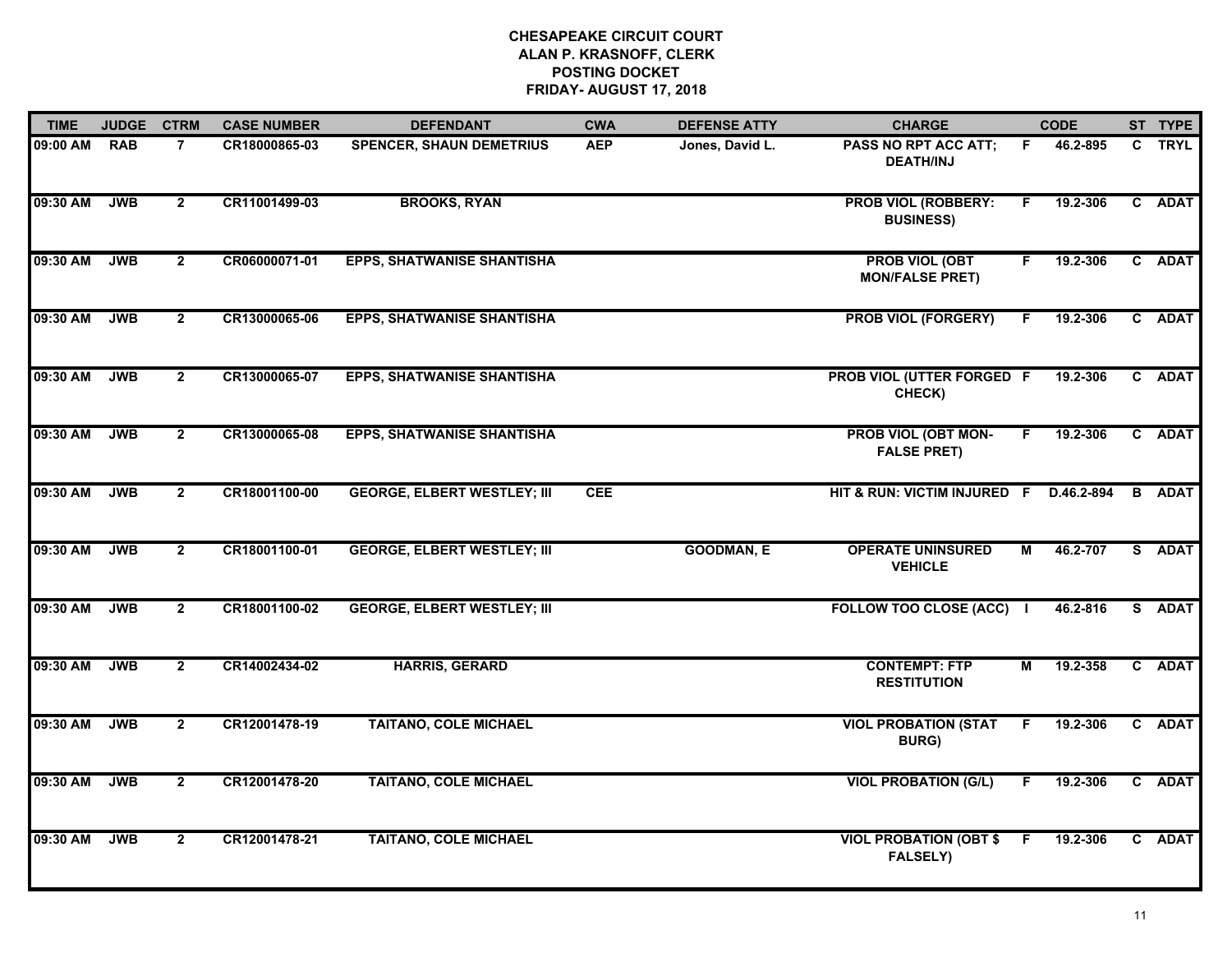| <b>TIME</b> | <b>JUDGE</b> | <b>CTRM</b>    | <b>CASE NUMBER</b> | <b>DEFENDANT</b>               | <b>CWA</b> | <b>DEFENSE ATTY</b> | <b>CHARGE</b>                                    |    | <b>CODE</b> | <b>ST</b> | <b>TYPE</b> |
|-------------|--------------|----------------|--------------------|--------------------------------|------------|---------------------|--------------------------------------------------|----|-------------|-----------|-------------|
| 09:30 AM    | <b>JWB</b>   | $\mathbf{2}$   | CR12001478-22      | <b>TAITANO, COLE MICHAEL</b>   |            |                     | <b>VIOL PROBATION (G/L)</b>                      | F. | 19.2-306    | C.        | <b>ADAT</b> |
| 09:30 AM    | <b>JWB</b>   | $\mathbf{2}$   | CR12001478-23      | <b>TAITANO, COLE MICHAEL</b>   |            |                     | <b>VIOL PROBATION (STAT</b><br><b>BURG</b> )     | F. | 19.2-306    | C.        | ADAT        |
| 09:30 AM    | <b>JWB</b>   | $\mathbf{2}$   | CR12001478-24      | <b>TAITANO, COLE MICHAEL</b>   |            |                     | <b>VIOL PROBATION (OBT \$</b><br><b>FALSELY)</b> | F. | 19.2-306    | C.        | <b>ADAT</b> |
| 09:30 AM    | <b>JWB</b>   | $\overline{2}$ | CR12001478-25      | <b>TAITANO, COLE MICHAEL</b>   |            |                     | <b>VIOL PROBATION (STAT</b><br><b>BURG</b> )     | F. | 19.2-306    | C.        | <b>ADAT</b> |
| 09:30 AM    | <b>JWB</b>   | $\overline{2}$ | CR11000892-04      | <b>WATSON, ANTHONY JAVONTE</b> |            |                     | <b>VIOL PROBATION (ELUDE)</b>                    | F. | 19.2-306    | C.        | <b>ADAT</b> |
| 09:30 AM    | <b>JWB</b>   | $\overline{2}$ | CR11000892-05      | <b>WATSON, ANTHONY JAVONTE</b> |            |                     | <b>VIOL PROBATION (PWID</b><br><b>MARIJUANA</b>  | F. | 19.2-306    | C.        | <b>ADAT</b> |